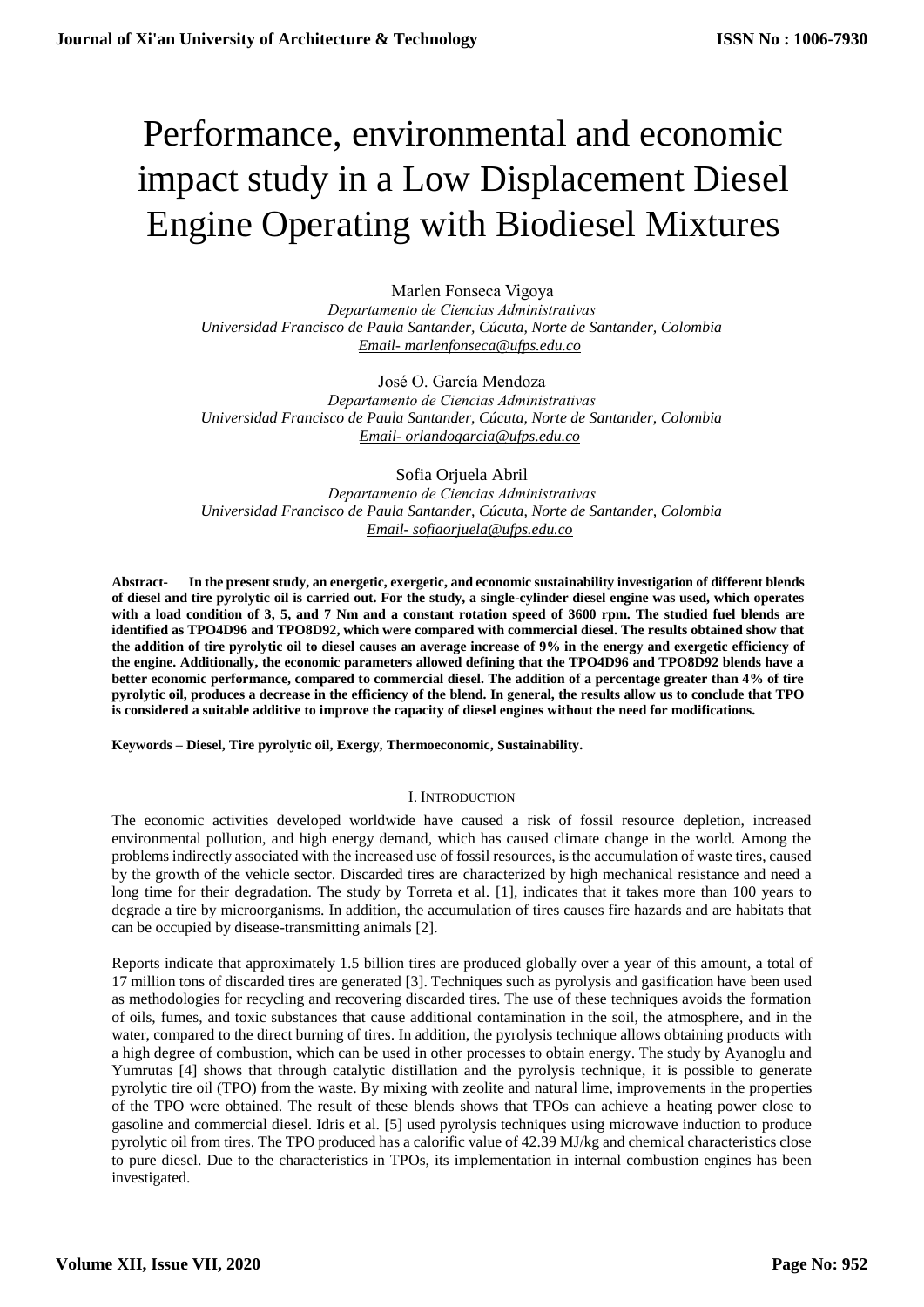Bodisco et al. [6] analyzed diesel blends with TPOs in a diesel engine. The results indicate that NOx emissions remain the same as commercial diesel. Frigo et al. [7] investigated the effect of diesel blends with 20% and 40% TPO percentage on engine performance. Performance was reported not to change significantly for a 20% replacement percentage of TPO in fuel. Increasing this percentage causes a reduction in power and an increase in polluting emissions. Koc and Abdullah [8] studied CO, CO2, and NOx emissions in a light internal combustion engine using diesel and biodiesel blends combined with TPO. The study shows that the addition of TPO reduces CO and NOx emissions. Hurdogan et al. [9] carried out an investigation to evaluate the effect of various diesel blends with TPO. Results show that engine torque and mechanical power were similar to commercial diesel when 10% TPO was used in the fuel. Additionally, no engine adaptation was required to use this type of blend. Uyumaz et al. [10] evaluated the efficiency of the engine by adding a percentage of TPO in the fuel. In their results, it was observed that the thermal efficiency for the TPO blends was 25%, and in the case of the pure fuel efficiency of 28% was reached. Shahir et al. [11] investigated Brake Thermal Efficiency (BTE) in a diesel engine powered by TPO fuel blends. In the study, it was concluded that the TPO blends allow increasing the BTE of the engine compared to pure diesel. Similarly, Mikulski et al. [12] studied the effect of blends of TPO, rapeseed oil, and diesel on the performance and emissions of a compression ignition engine. It was reported that this type of blends with a percentage of 30% rapeseed oil and 5% tire pyrolytic oil, does not meet the safety criteria to be used as fuel due to its high flash point. Tudu et al. [13] found that the addition of 4% diethyl ether in the TPO and pure diesel blends cause an improvement in performance and a reduction in emissions.

In addition to performance and emissions analyzes on engines, exergy studies allow quantifying power quality and determining the actual work potential that can occur. Additionally, exergetic analysis also allows considering the irreversibility of the system. Therefore, it provides more accurate conclusions compared to energy analysis. Due to this, several researchers have chosen exergetic analysis to study internal combustion engines [14]–[20]. Parallel to the exergy study, there is the sustainability analysis, which allows determining the benefit of fuel blends through economic considerations. The integration of exergy analysis and sustainability has been used to study different systems and sectors [21]–[25].

The literature indicates that the analysis of the pyrolytic tire oil and diesel oil blends has been carried out through studies focused on the engine's energy efficiency and exhaust emissions. However, few studies involve exergy and sustainable analysis in this type of fuel blend. Due to the above, the present study aims to carry out a study focused on energy analysis, economic sustainability, and exergy of a single-cylinder stationary diesel engine fed with different percentages of tire pyrolytic oil, under different conditions of rotation speed and engine load.

## II. EXPERIMENTAL SET-UP

## *2.1. Test fuels –*

The tires discarded by a commercial industry were used to obtain the pyrolytic oil from tires. The technique used for the production of TPO is vacuum pyrolysis. For the preparation of the TPO, washing and drying processes were applied through the application of hydro-sulfuric acid, calcium bentonite, and vacuum distillations. In the case of diesel fuel, commercially available fuel was used. The properties of diesel and tire pyrolytic oil are shown in Table 1.

| Table-1. Physicochemical properties of fuels. |                                        |                           |                                |
|-----------------------------------------------|----------------------------------------|---------------------------|--------------------------------|
| Fuel                                          | Viscosity @40 $\rm ^{\circ}C$<br>[cSt] | Density $@15°C$<br>[g/ml] | Lower heating<br>value [MJ/kg] |
| Diesel                                        | 2.94                                   | 0.83                      | 45                             |
| Tire pyrolytic oil                            | 2.14                                   | 0.89                      | 41                             |

Table 2 shows the different blends of diesel fuel with tire pyrolytic oil.

Table-2. Composition and nomenclature of test fuels.

| <b>Nomenclature</b> | <b>Composition</b>                  |
|---------------------|-------------------------------------|
| D <sub>100</sub>    | 100% Diesel                         |
| <b>TPO4D96</b>      | 96% Diesel $+4%$ Tire pyrolytic oil |
| <b>TPO8D92</b>      | 92% Diesel + 8% Tire pyrolytic oil  |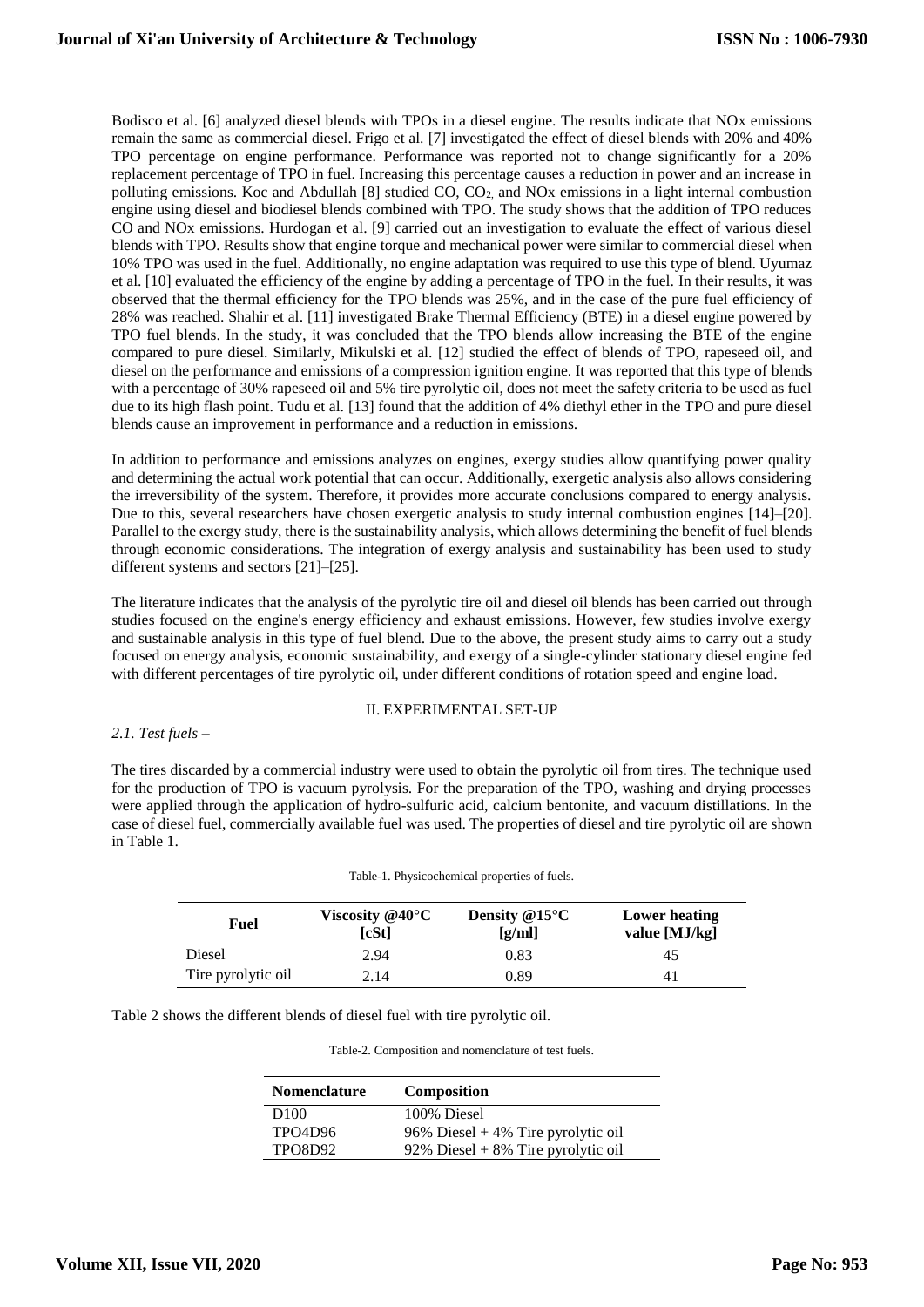## *2.2. Experimental setup –*

The engine used for the experimental tests consists of a 4-stroke, single-cylinder, direct injection, naturally aspirated, air-cooled diesel engine. The technical characteristics of the engine are described in Table 3.

| <b>Manufacturer</b>    | <b>SOKAN</b>               |
|------------------------|----------------------------|
| Cycle                  | 4 Strokes                  |
| Intake system          | <b>Naturally Aspirated</b> |
| <b>Injection Angle</b> | $20^\circ$ BTDC            |
| Maximum power          | 3.43 kW at 3600 rpm        |
| Number of cylinders    |                            |
| Compression ratio      | 20:1                       |
| Displaced volume       | $300 \text{ cm}^3$         |
| Stroke x Bore          | 62.57 mm x 78 mm           |
| Model                  | SK-MDF300                  |

Table-3. Engine specifications.

The diesel engine test bench is shown in Figure 1. This bench is formed by a dynamometer controlled by a control panel to vary the conditions of rotation speed and load of the engine. The pressures in the combustion chamber were measured by piezoelectric sensors. Type K sensors are used for the temperature inside the chamber. The analysis of the exergy in the engine requires knowing the chemical components of the exhaust gases. Due to this, the PCA® 400 and BrainBee AGS-688 gas analyzers were used to measure the chemical characteristics of the exhaust gases. Table 4 shows the characteristics of the measuring instruments.



1. PCA® 400, 2. BrainBee AGS-688, 3. Fuel tank, 4. Intake air meter, 5. Engine, 6. Control Panel, 7. Dynamometer, 8. Thermocouple, 9. Cylinder pressure sensor, 10. Encoder, 11. Torque meter.

Figure 1. Experimental test bench.

| Table-4. Measuring equipment on the test bench. |  |  |
|-------------------------------------------------|--|--|
|                                                 |  |  |

| Instrument               | <b>Manufacturer</b> | Range           |                               |
|--------------------------|---------------------|-----------------|-------------------------------|
| Piezoelectric transducer | KISTLER type 7063-A | bar             | $0-250$ bar                   |
| Thermocouple             | Type K              | $^{\circ}C$     | $-200 - 1370$ °C              |
|                          | <b>PCA® 400</b>     | NOx             | $0 - 3000$ ppm                |
| Exhaust gas analyzer     |                     | CO <sub>2</sub> | $0 - 19.9$ vol <sup>%</sup>   |
|                          | BrainBee AGS-688    | CO              | $0 - 9.99$ vol <sup>1</sup> % |
|                          |                     | HC.             | $0 - 19.999$ ppm              |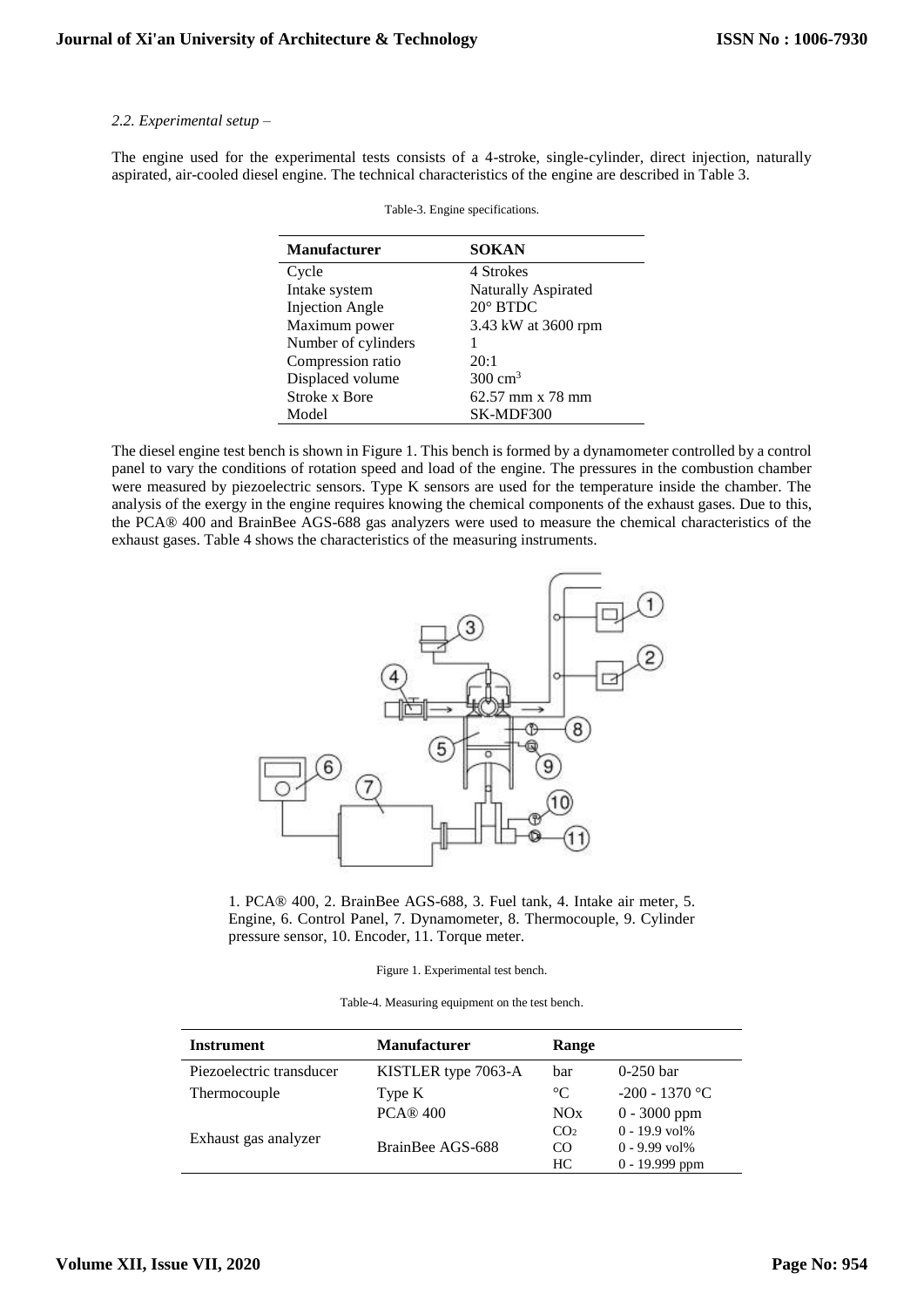#### *2.3. Test engine –*

Four different load conditions (3, 5, and 7 Nm) were selected for the experimental tests at a fixed engine speed condition of 3600 rpm, with each of the fuel blends shown in Table 2. To ensure the reliability of the experimental data, the test engine was left in operation for 6 minutes and waited until the data from the measuring instruments stabilized. Additionally, each of the experimental tests was repeated 3 times to reduce the measurement error and perform the uncertainty calculation. The following equation was used to calculate uncertainty[26]:

$$
U_R = \sqrt{\left(\frac{\partial r}{\partial x_1} U_1\right)^2 + \left(\frac{\partial r}{\partial x_2} U_2\right)^2 + \dots + \left(\frac{\partial r}{\partial x_n} U_n\right)^2} \tag{1}
$$

where  $U_R$ ,  $U_n$  and  $r$  are the total uncertainty of the experiment, the dimensional shape factor, and the uncertainty function. The accuracy of the measuring instruments is shown in Table 5.

| Instrument                        | <b>Accuracy</b> |
|-----------------------------------|-----------------|
| Pressure (KISTLER type 7063-A)    | 1%              |
| Temperature (K type thermocouple) | $0.1^{\circ}$ C |
| NOx                               | $0.1\%$         |
| CO <sub>2</sub>                   | 0.01%           |
| CO                                | 0.01%           |
| HC                                | $1\%$           |

Table-5. Accuracy of measurement instruments.

## III. THEORETICAL ANALYSIS

In the present study, an energetic, exergetic, and economic study is carried out on a diesel engine. The following considerations were established for the analysis:

- The diesel engine runs in a steady-state condition.
- Intake air and exhaust gases are modeled as ideal gases.
- Potential and kinetic energy are neglected.
- The environmental conditions are established at a temperature of  $27 \degree C$  and a pressure of 1 atmosphere, respectively.

The energy analysis equations (2) and (3) were defined, which are based on the conservation of energy.

$$
\sum \dot{E}_{in} = \sum \dot{E}_{out} \tag{2}
$$

$$
\dot{E}_{fuel} + \dot{E}_{air} = \dot{E}_{loss} + \dot{W}_{engine} + \dot{E}_{exhaust}
$$
\n(3)

where  $\dot{E}_{fuel}$ ,  $\dot{E}_{air}$ ,  $\dot{E}_{loss}$ ,  $\dot{W}_{engine}$  and  $\dot{E}_{exhaust}$  are the energy rate supplied by the fuel blends, the intake air energy rate, the lost energy rate, the mechanical power produced by the engine, and the released energy rate to the atmosphere by exhaust gases. Taking the above into account, the energy efficiency of the diesel engine is defined by equation (4).

$$
\eta = \frac{W_{engine}}{\dot{E}_{fuel} + \dot{E}_{air}}\tag{4}
$$

The exergy balance for a steady-state system can be expressed by the following equations:

$$
\sum \dot{E} x_{in} = \sum \dot{E} x_{out} + \sum \dot{E} x_{dest} \tag{5}
$$

$$
\dot{E}x_{fuel} + \dot{E}x_{air} = \dot{E}x_{exhaust} + \dot{E}x_{loss} + \dot{W}_{engine} + \dot{E}x_{dest}
$$
 (6)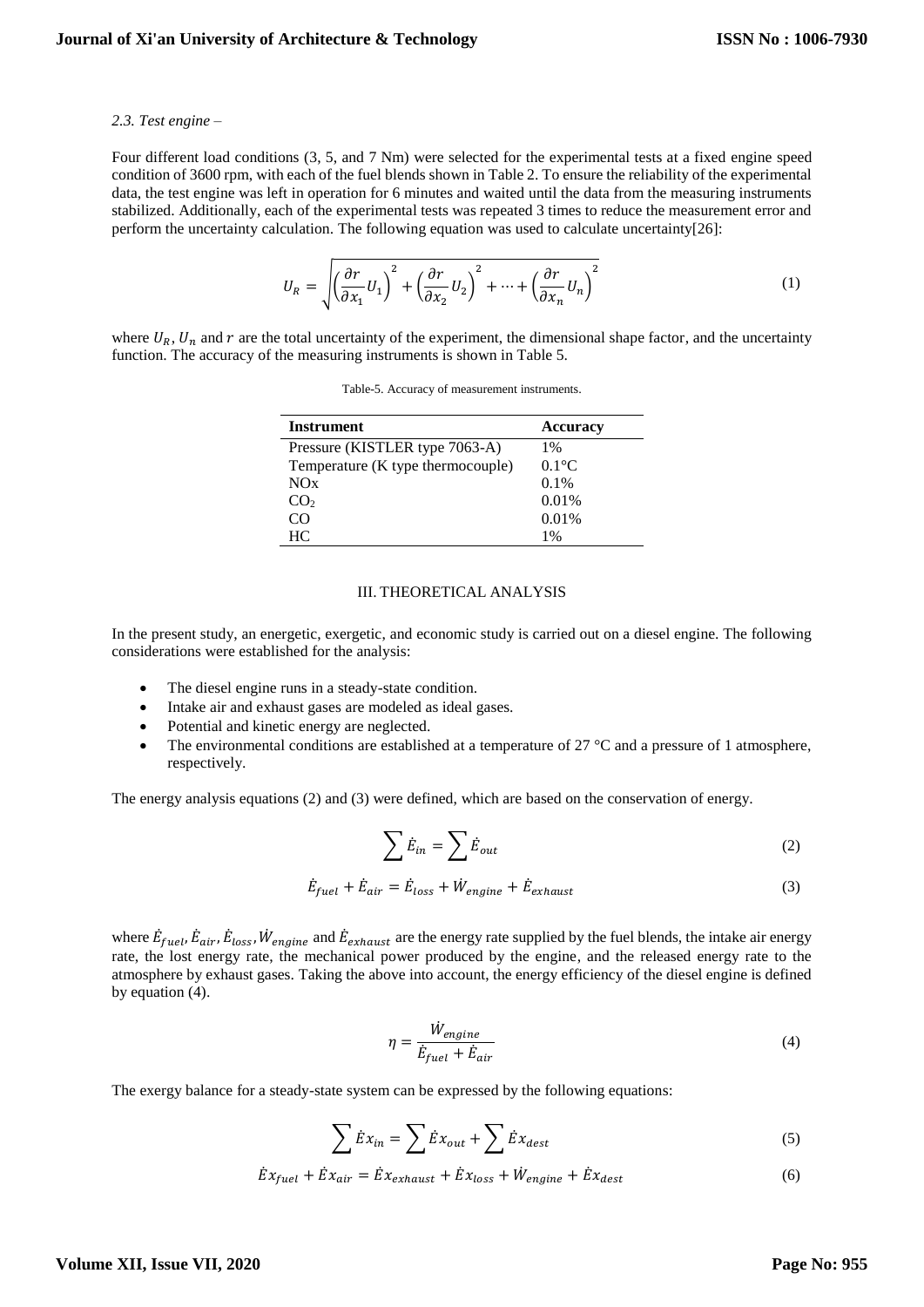where  $\dot{E}x_{fuel}$ ,  $\dot{E}x_{air}$ ,  $\dot{E}x_{exhaust}$ ,  $\dot{E}x_{loss}$ ,  $\dot{W}_{engine}$  and  $\dot{E}x_{dest}$  are the exergy rate of the fuel blends, the exergy rate of the intake air, the exergy rate of the exhaust gases, the exergy rate of the lost energy, the exergy of the engine work and the rate of exergetic destruction. The exergetic efficiency of the engine is determined by equation (7).

$$
\eta_{exer} = \frac{W_{engine}}{\dot{E}x_{fuel} + \dot{E}x_{air}} \tag{7}
$$

For the analysis of the economic sustainability of fuel blends, the following thermoeconomic parameters are considered:

$$
C_{ener} = \frac{\dot{E}_{loss}}{K_{cap}}\tag{8}
$$

$$
C_{exer} = \frac{\dot{E}x_{loss}}{K_{cap}}\tag{9}
$$

$$
C_{dest} = \frac{\dot{E}x_{dest}}{K_{cap}}\tag{10}
$$

where  $C_{ener}$ ,  $C_{exer}$  and  $C_{dest}$  are the thermoeconomic parameters to determine the cost of lost energy, the lost exergy, and the destruction of exergy.  $K_{cap}$  is the cost of capital investment.

## IV. RESULTS AND DISCUSSIONS

## *4.1. Energy analysis –*

Figure 2 shows the results of the energy analysis for each of the fuel blends.



Figure 2. Analysis of energy flow rates for D100, TPO4D96 and TPO8D92 fuel blends, (a) Fuel energy rate, (b) Exhaust gas energy rate, and (c) Lost energy rate.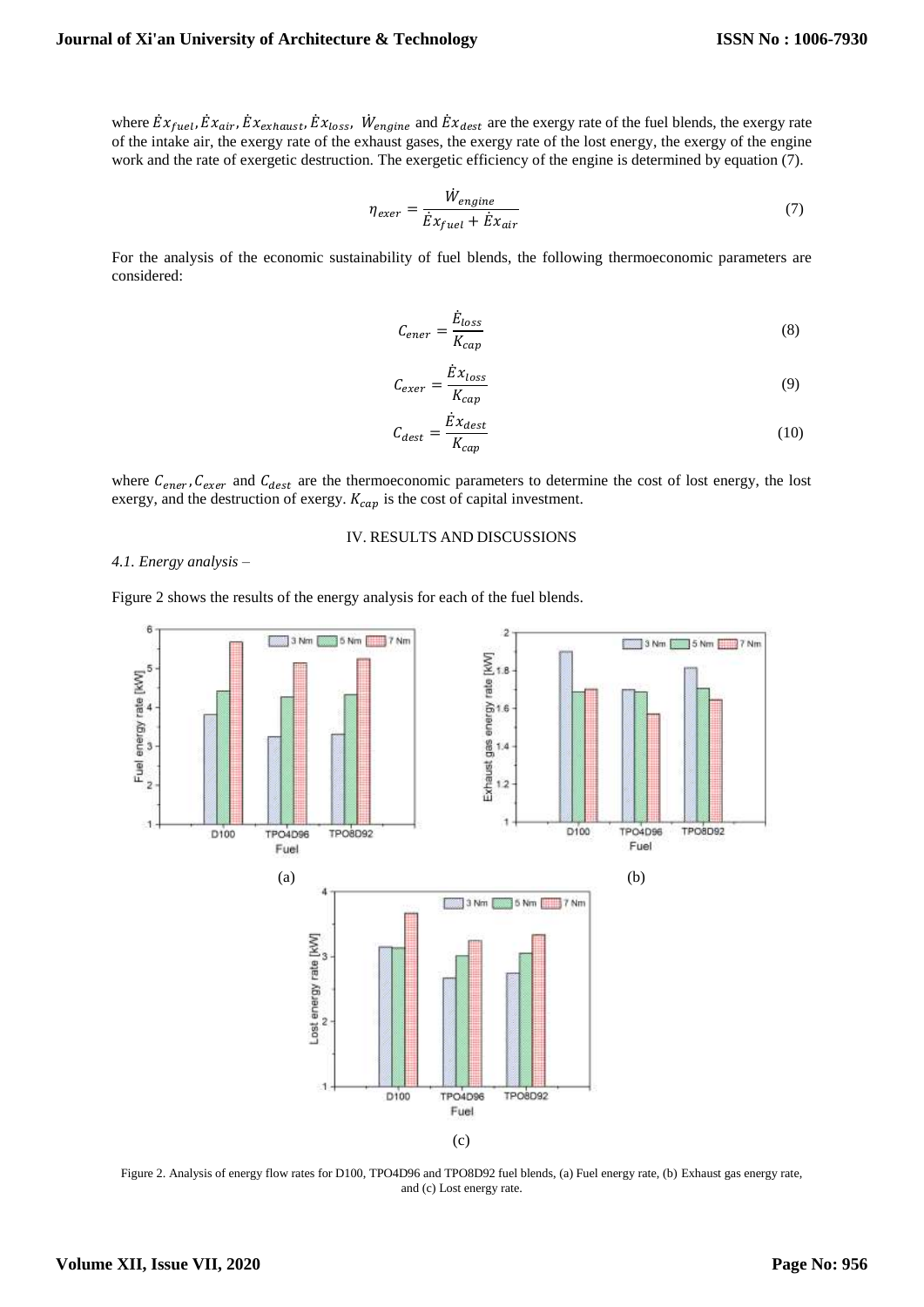In the results of Figure 2, it is observed that, in general, the energy flows of the fuel blends increase with increasing engine load. The highest fuel energy rate is obtained in pure diesel fuel (D100), which indicates a higher energy consumption for engine operation with the use of diesel, compared to TPO blends. It was observed that the fuel blends TPO4D96 and TPO8D92 show a reduction in the fuel energy rate by 7.63% and 9.26%. This is attributed to the decrease in the calorific value of the fuel by increasing the percentage of tire pyrolytic oil. The analysis of energy losses shows that diesel generally has the highest losses, especially at the lowest engine load levels. The foregoing is a consequence of the low efficiency in these operating conditions. For the 7 Nm load condition, the results indicate that the loss from the exhaust gases is 1.70, 1.57, and 1.64 kW for the D100, TPO4D96, and TPO8D92 fuel blends, respectively. Similarly, engine losses for this operating condition were 3.67, 3.24, and 3.33 kW, with diesel and TPO4D96 and TPO8D92 blends.

Figure 3 shows the energy efficiency for the different fuels.



Figure 3. Energy efficiency.

In general, it was observed that the increase in engine load allows to increase energy efficiency. This behavior was presented for the three fuels tested. The results indicate that the addition of tire pyrolytic oil to commercial diesel increases the efficiency of the engine. This behavior is attributed to the lower energy losses in this type of blends. The maximum energy efficiencies reached were 29.62%, 32.68%, and 32% for fuels, D100, TPO4D96, and TPO8D92, respectively.

## *4.2. Exergy analysis –*

The results of the exercise analysis are shown in Figure 4. This figure shows that the fuel exergy rate increases with increasing engine load for all test fuels. The results show that for a load of 3 Nm the exergy of the consumed fuel is kept in a range of 4.69-5.40 kW, and in the case of a load of 7 Nm this range is between 7.43-8.03 kW, which is a consequence of the higher fuel consumption at higher load levels.

The exergy rate lost in the engine shows that the blends of TPO4D96 and TPO8D92 have a lower loss compared to pure diesel. For a load of 7 Nm, the fuels D100, TPO4D96, and TPO8D92 produce a loss of exergy in the engine of 0.40, 0.35, and 0.39 kW. On average, pure diesel fuel and blends with tire pyrolytic oil show maximum exergy destruction of 4.57, 3.99, and 4.06 kW.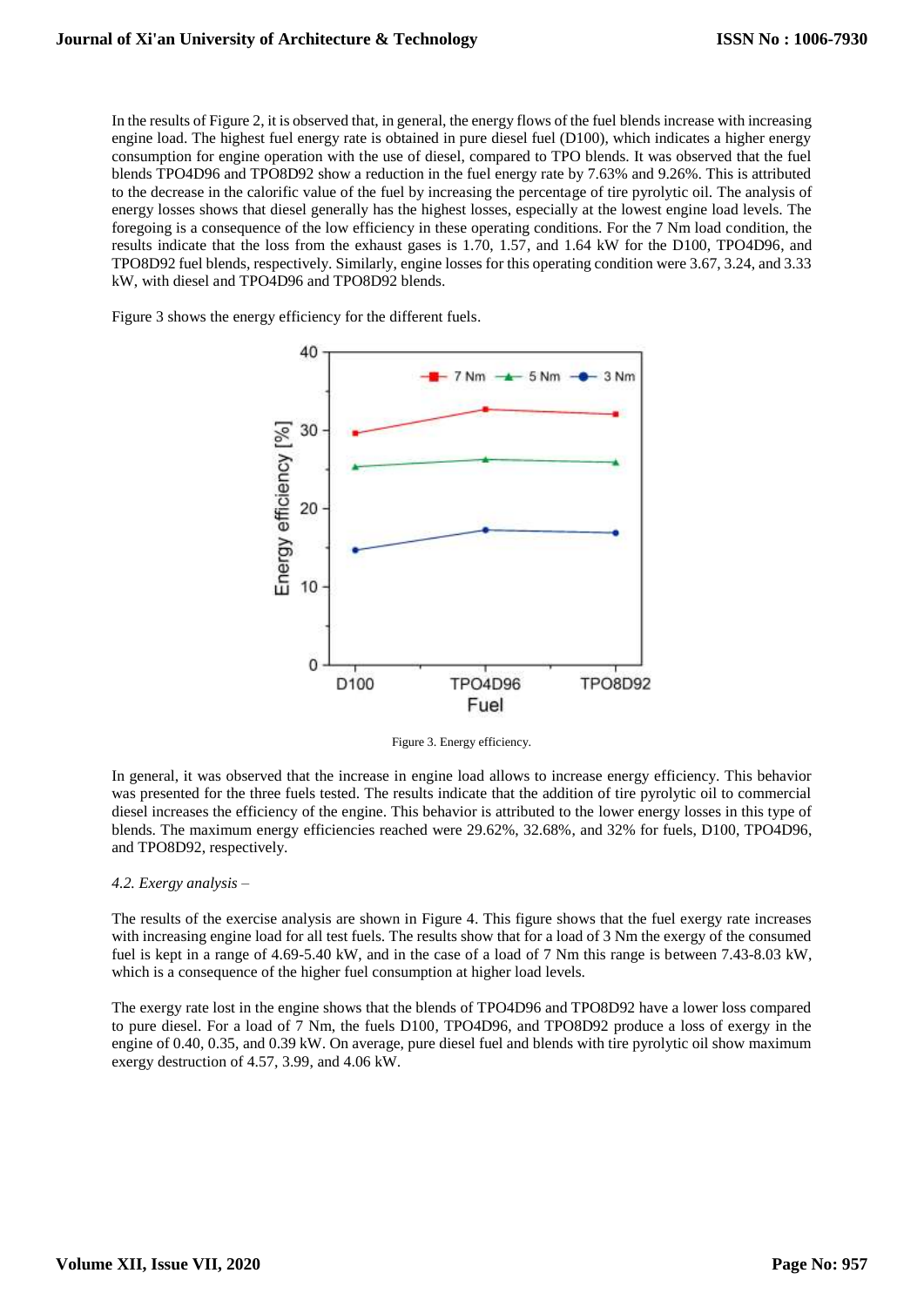

Figure 4. Analysis of exergy flow rates for D100, TPO4D96, and TPO8D92 fuel blends, (a) Fuel exergy rate, (b) Exhaust gas exergy rate, (c) Lost exergy rate and (d) Exergy destruction rate.

Figure 5 shows the exergy efficiency for the different fuels.



Figure 5. Exergy efficiency.

The exergetic efficiency results indicate that the TPO4D96 and TPO8D92 blends have higher efficiency compared to pure diesel. In general, blends with tire pyrolytic oil produce an increase in exergy efficiency by 10% and 8%, compared to commercial diesel.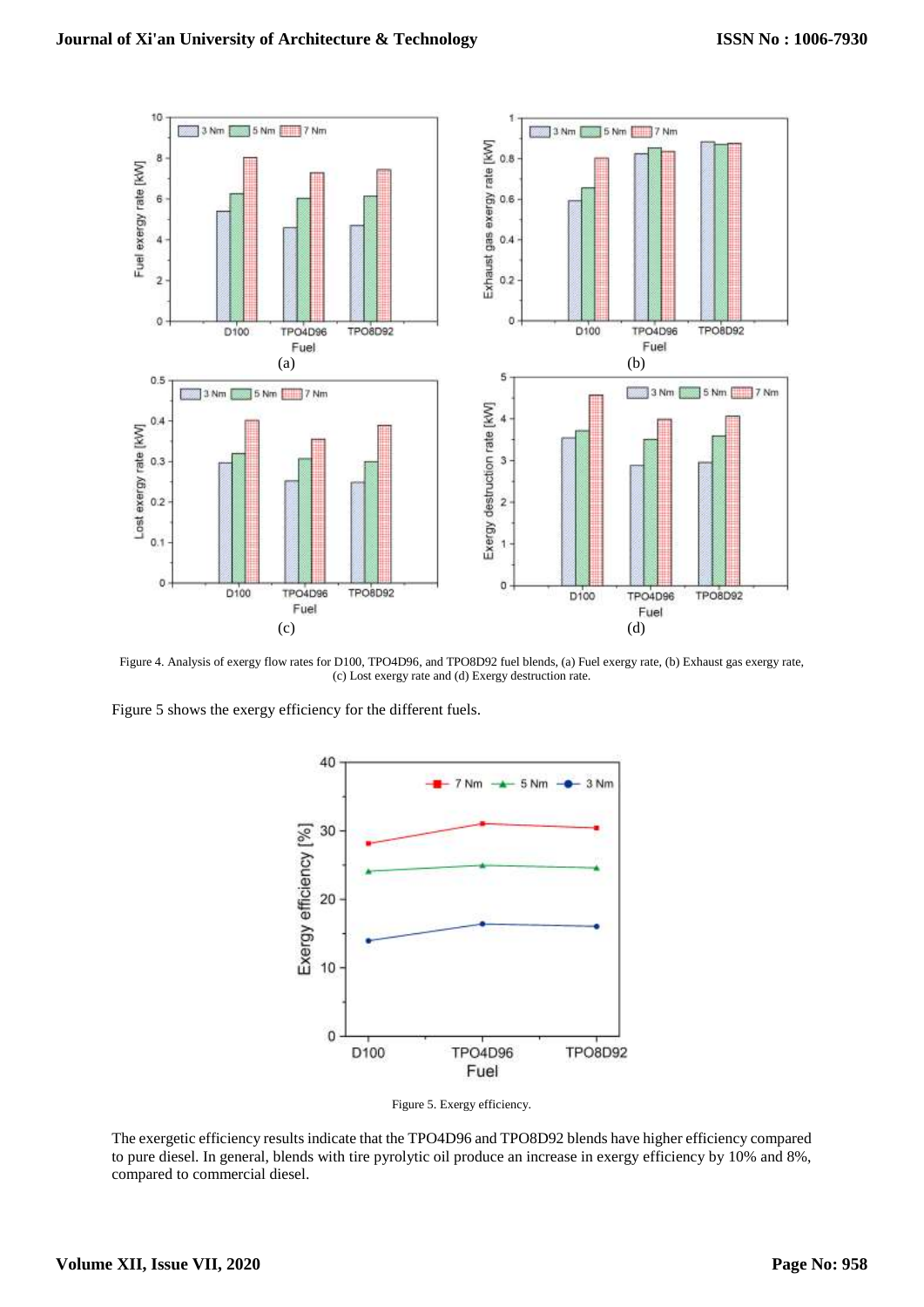## *4.3. Economic sustainability analysis –*

To assess the sustainability of fuel blends, a capital investment cost of USD 50,000 \$ was determined. The results of the calculated economic parameters are shown in Figure 6.



Figure 6. Economic parameters, (a)  $C_{ener}$ , (b)  $C_{exer}$  and (c)  $C_{dest}$ .

The analysis of economic sustainability indicates that the highest  $C_{ener}$  values are found in commercial diesel and in the TPO8D92 blend. The economic parameters focused on exergy ( $C_{exer}$  and  $C_{dest}$ ) indicate that the best economic performance is obtained for the TPO4D96 fuel blend. In general, the lowest economic costs are found at the highest engine load levels. This is attributed to the fact that the highest energy and exergetic efficiencies are obtained under these operating conditions.

## V. CONCLUSIONS

In the present study, an investigation of diesel blends with tire pyrolytic oil is carried out through an analysis focused on energy, exergy, and economic sustainability. The studied fuel blends are identified as TPO4D96 and TPO8D92. The addition of tire pyrolytic oil to diesel causes an improvement in fuel energy efficiency. Fuel blends TPO4D96 and TPO8D92 were observed to cause an increase of 10.31% and 8.20%, compared to commercial diesel. Additionally, the blends of TPO4D96 and TPO8D92 cause an average increase of 9% in the exergy efficiency of the diesel engine. The analysis of the economic sustainability parameters shows that TPO blends, in general, show a reduction in the costs of energy losses and exergy compared to commercial diesel. This allows us to conclude that the TPO blends have a higher economic performance.

The results obtained indicate that the addition of more than 4% of tire pyrolytic oil decreases the energy, exergy, and economic performance of the fuel blend. Therefore, TPO4D96 fuel is considered the most suitable blend. In general, pyrolytic tire oil is considered a suitable additive to improve the capacity of diesel engines without the need for modifications. In addition, the implementation of TPOs as an additive in fuel reduces the environmental and health problems caused by the accumulation of waste tires.